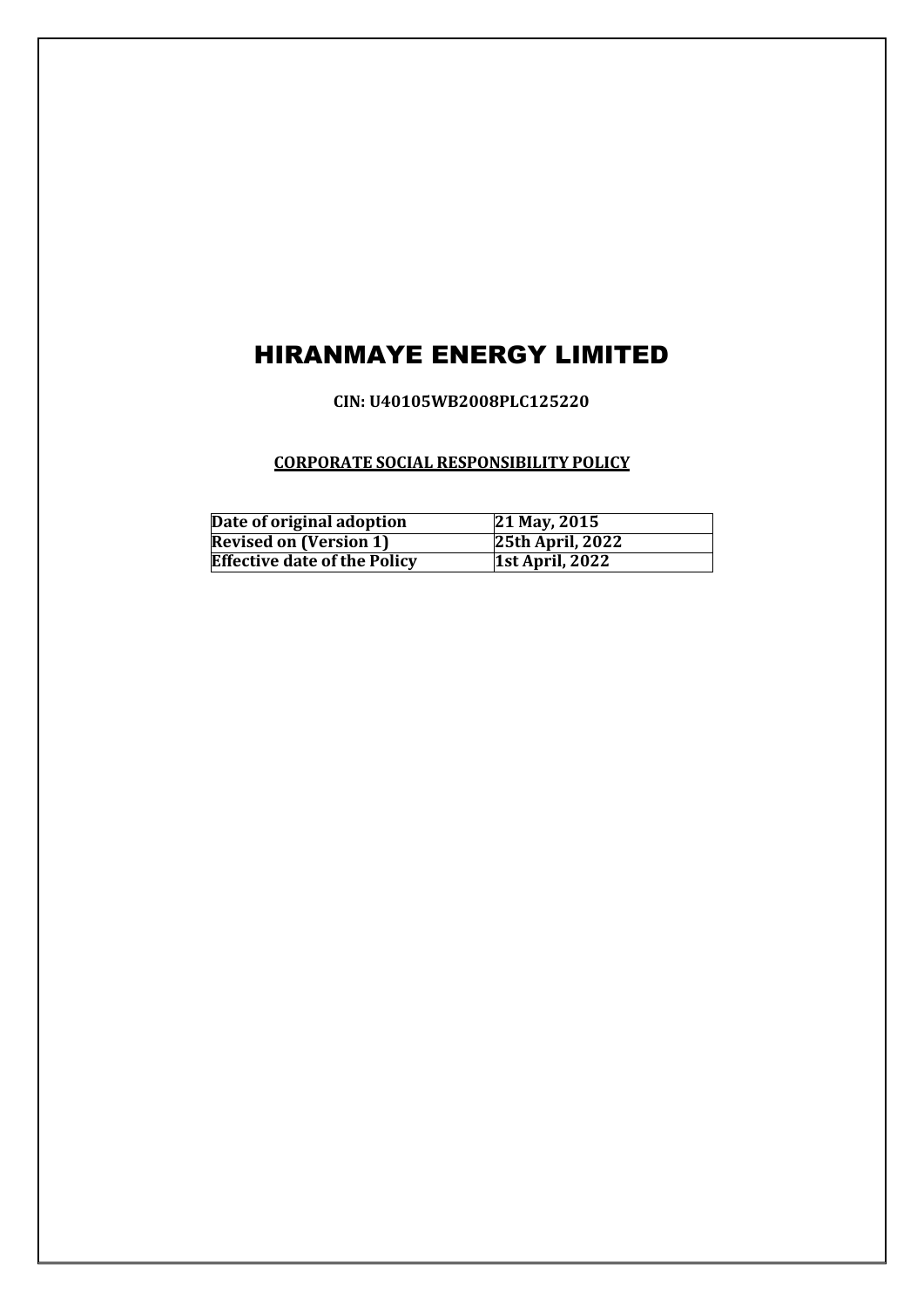# **CORPORATE SOCIAL RESPONSIBILITY POLICY**

In Hiranmaye Energy Limited **(**hereinafter referred to as **"the Company"**), Corporate Social Responsibility (hereinafter referred to as **"CSR")** is traditionally driven by moral obligation and philanthropic spirit. Over time CSR has become an integral part of every business. The Company recognises its sense of responsibility towards the community and the environment in which it operates. The Company believes that by exhibiting socially, environmentally and ethically responsible behaviour in governance of its operations, the business can generate value and long term sustainability for itself while making positive contribution for the betterment of the society. The Company invests a part of its profits/revenues beyond business, for the larger good of the society. It is therefore a conscious strategy to design and implement CSR projects/programmes/activities that encompass the most disadvantaged sections of society through economic empowerment.

The Corporate Social Responsibility Policy (hereinafter referred to as the **"Policy"**) has been formulated in terms of the provisions of the Companies Act, 2013 (hereinafter referred to as the **"Act"**) read with the Rules framed thereunder as amended from time to time and is approved and adopted by the Board of Directors (hereinafter referred to as the **"Board"**) based on the recommendation of the Corporate Social Responsibility Committee.

# **OBJECTIVES OF THE POLICY**

The CSR Policy is a statement containing the approach and direction of the Board, duly recommended by the CSR Committee and gives herein below the guiding principles for selection, implementation and monitoring of CSR activities of the Company as well as for the formulation of its Annual Action Plans. Therefore, the Policy shall function as a built-in, selfregulating mechanism whereby the Company will monitor and ensure positive contribution to society through high impact sustainable programmes.

The CSR policy seeks:

- $\triangleright$  To provide a framework of activities to be undertaken by the Company in the areas or subject, specified in Schedule VII to the Act;
- $\triangleright$  To specify the modalities of selection and implementation of the CSR Project or programmes;
- $\triangleright$  To establish a monitoring process of the CSR projects or programmes.

Words and expressions used in this CSR Policy and not defined herein but defined in the Act shall have the meaning respectively assigned to them in the Act.

# **CONSTITUTION AND TERMS OF REFERENCE OF THE CORPORATE SOCIAL RESPONSIBILTY COMMITTEE**

The Company has constituted a **Corporate Social Responsibility Committee** (hereinafter referred to as "**the Committee**") in line with the requirements of the Act read with the Rules framed thereunder.

#### **The roles and responsibilities of the Committee shall include the following:**

- $\triangleright$  To formulate and recommend to the Board, a Corporate Social Responsibility Policy which shall indicate the activities to be undertaken by the Company in the areas or subject, specified in Schedule VII of the Act;
- $\triangleright$  The Committee may review the Policy as and when it deems fit and recommend any changes or modifications forapproval of the Board;
- $\triangleright$  To recommend the amount of expenditure to be incurred on the CSR activities referred to in the Policy;
- $\triangleright$  To monitor the Policy of the Company from time to time;
- To formulate and recommend to the Board, a CSR Annual Action Plan in pursuance of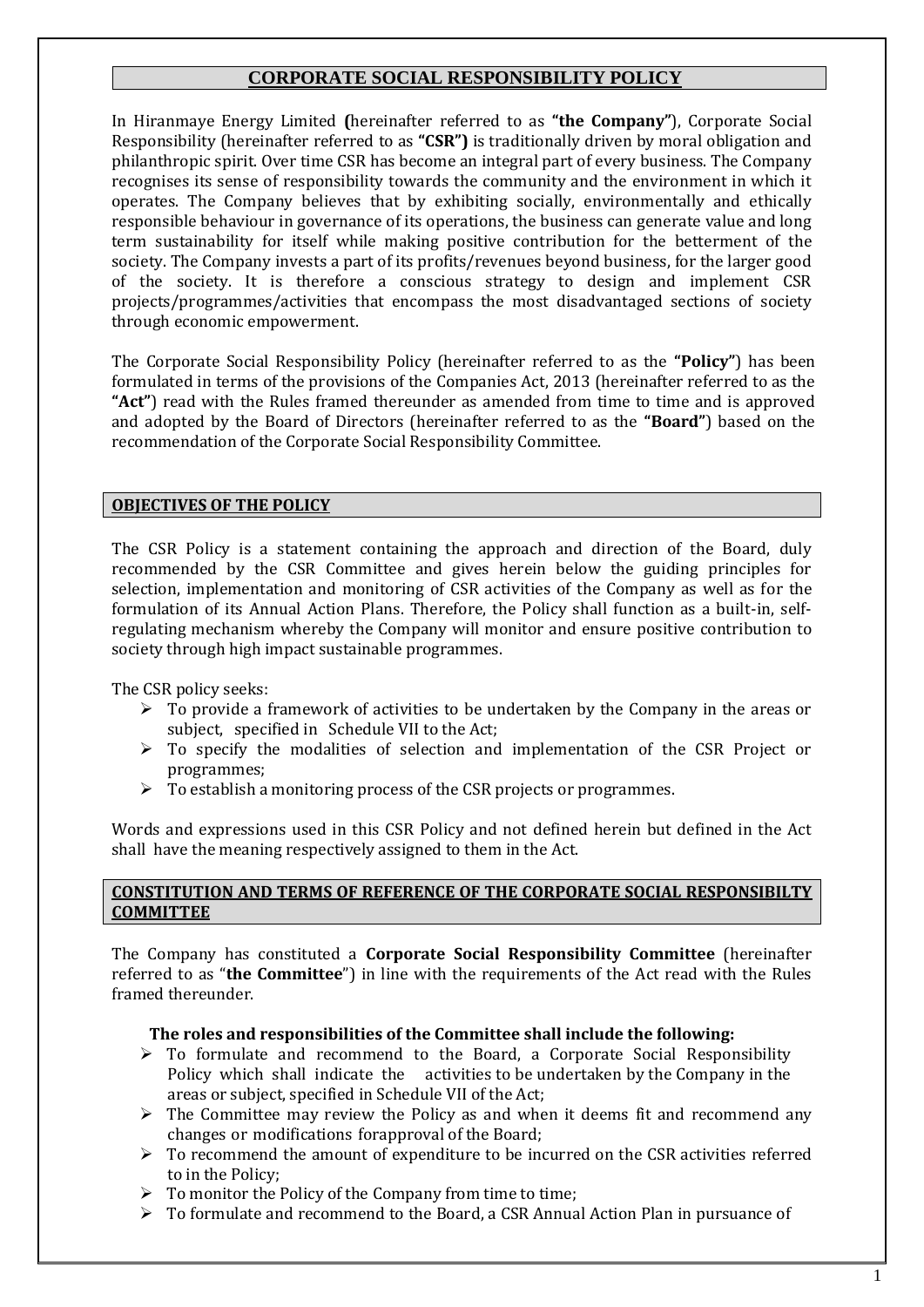its CSR policy and to alter theAnnual CSR Action Plan at any time during the financial year based on the reasonable justification to that effect;

- $\triangleright$  To institute/prepare a transparent monitoring mechanism for ensuring implementation of the CSR projects / programmes / activities proposed to be undertaken by the Company;
- $\triangleright$  To perform such other functions as may be provided in the Policy of the Company or as may be delegated by the Board and/or mandated by any regulatory provisions from time to time.

The Committee shall have the power to carry out the aforesaid functions either by itself or through any other delegated authority in accordance with the provisions of the Act.

# **CSR FRAMEWORK**

# **CSR ACTIVITIES**

The Policy recognizes that corporate social responsibility is not merely compliance; it is a commitment to support initiatives that measurably improve the lives of underprivileged by one or more of the following focus areas as notified under Schedule VII to the Companies Act, 2013 and the Companies (Corporate Social Responsibility Policy) and amendments made thereto. The Company shall undertake activities relating to the following subjects, preferably in the Local areas and areas around it where it operates, in order to discharge its CSR obligations:

- $\triangleright$  Eradicating hunger, poverty and malnutrition, promoting preventive health care, sanitation, making available safe drinking water, safety traffic engineering and awareness through print, audio & visual media.
- $\triangleright$  Promoting education, research and studies including special education and employment enhancing vocation skills especially among children, women, elderly and the differentlyabled, livelihood enhancement projects & Non Academic Technopark TBI;
- $\triangleright$  Promoting gender equality, empowering women, setting up homes and hostels for women and orphans; setting up old age homes, day care centres and such other facilities for senior citizens and measures for reducing inequalities faced by socially and economically backward groups; enabling access to or improving the delivery of public health systems & re-development or EWS housing;
- $\triangleright$  Reducing child mortality and improving maternal health by providing good hospital facilities and low cost medicines;
- $\triangleright$  Providing with hospital and dispensary facilities with more focus on clean and good sanitation so as to combat human immunodeficiency virus, acquired immune deficiency syndrome, malaria and other diseases;
- $\triangleright$  Ensuring environmental sustainability, ecological balance, protection of flora and fauna, animal welfare, agroforestry, conservation of natural resources, maintaining quality of soil, air & water, product life cycle analysis and renewable energy projects;
- $\triangleright$  Employment enhancing vocational skills, farm management practices & training agriculture labour on skill management;
- $\triangleright$  Protection of national heritage, art and culture including restoration of buildings and sites of historical importance and works of art; setting up public libraries; promotion and development of traditional arts and handicrafts;
- $\triangleright$  Measures for the benefit of armed forces veterans, war widows and their dependents, Central Armed Police Forces (CAPF) and Central Para Military Forces (CPMF) veterans, and their dependents including widows;
- $\triangleright$  Training to promote rural sports, nationally recognized sports, Paralympics sports and Olympic sports;
- $\triangleright$  Contribution to the Prime Minister's National Relief Fund or Prime Minister's Citizen Assistance and Relief in Emergency Situations Fund (PM CARES Fund) or any other fund set up by the Central Government. for socio economic development and relief and welfare of the schedule caste, tribes, other backward classes, minorities and women;
- $\triangleright$  (a) Contribution to incubators or research and development projects in the field of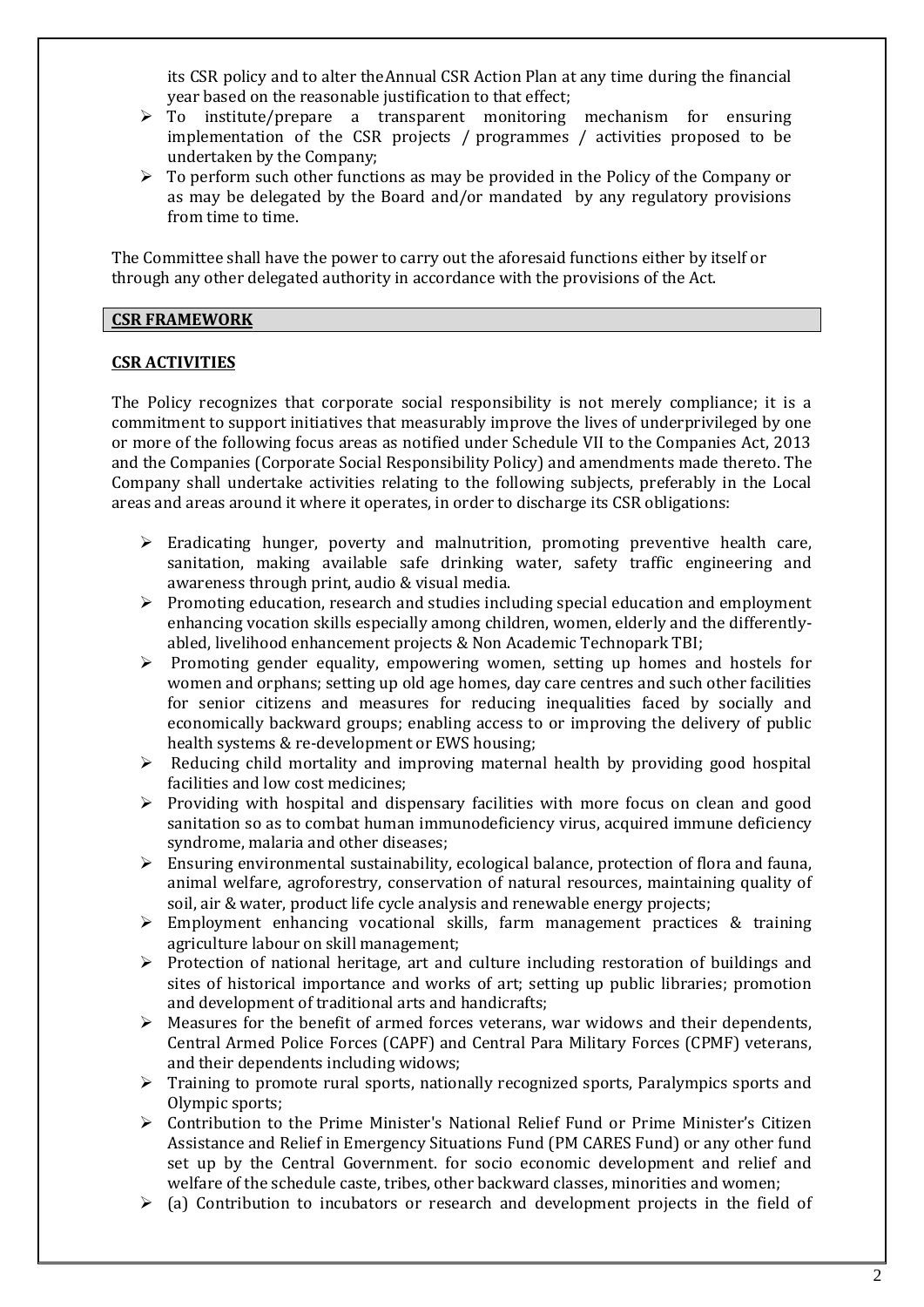science, technology, engineering and medicine, funded by the Central Government or State Government or Public Sector Undertaking or any agency of the Central Government or State Government; and

(b) Contributions to public funded Universities; Indian Institute of Technology (IITs); National Laboratories and autonomous bodies established under Department of Atomic Energy (DAE); Department of Biotechnology (DBT); Department of Science and Technology (DST); Department of Pharmaceuticals; Ministry of Ayurveda, Yoga and Naturopathy, Unani, Siddha and Homoeopathy (AYUSH); Ministry of Electronics and Information Technology andother bodies, namely Defense Research and Development Organisation (DRDO); Indian Council of Agricultural Research (ICAR); Indian Council of Medical Research (ICMR) and Council of Scientific and Industrial Research (CSIR), engaged in conducting research in science, technology, engineering and medicine aimed at promoting Sustainable Development Goals (SDGs);

- $\triangleright$  Rural development projects, programmes or activities (either new or ongoing) excluding activities undertaken in pursuance of the normal course of business of the Company;
- $\triangleright$  Slum area development; Explanation.- For the purposes of this item, the term `slum area' shall mean any area declared as such by the Central Government or any State Government or any other competent authority under any law for the time being in force;
- Disaster management, including relief, rehabilitation and reconstruction activities;
- $\triangleright$  Such other activities included in Schedule VII of the Companies Act, 2013 as maybe identified by the CSR Committee from time to time which are not expressly prohibited.

# **Exclusions from CSR**

The following projects/ programmes or activities shall be outside the purview of CSR as per the provisions of the Act.

- $\triangleright$  Activities undertaken by the Company in the normal course of Business;
- $\triangleright$  Any CSR projects or programmes or activities undertaken by the Company outside India except for training ofIndian sports personnel representing any State or Union territory at national level or India at international level;
- $\triangleright$  The CSR projects or programmes or activities that are exclusively for the benefit of the employees of the Company as defined in clause  $2(k)$  of the Code of Wages, 2019;
- $\triangleright$  Any contribution made by the Company directly or indirectly to any Political party under section 182 of the Act;
- $\triangleright$  Activities supported by the Company on sponsorship basis for deriving marketing benefits for its products or services;
- $\triangleright$  Activities carried out for fulfillment of any other statutory obligations under any law in force in India;

#### **CSR ANNUAL ACTION PLAN (CAAP)**

The CSR Committee shall formulate and recommend to the Board, a CAAP in pursuance of this Policy, which shall include the following:

(a) the list of CSR projects or programmes that are approved to be undertaken in areas or subjects specified in Schedule VII of the Act;

(b) the manner of execution of such projects or programmes;

(c) the modalities of utilisation of funds and implementation schedules for the projects or programmes;

(d) monitoring and reporting mechanism for the projects or programmes; and

(e) details of need and impact assessment, if any, for the projects undertaken by the

Company, if applicable, subject to the limit as prescribed in rule  $8 \binom{3}{c}$  of the Companies (CSR Policy) Rules,2014

The Board of Directors may approve the CAAP with such further conditions as it may deem fit and further alter CAAP at any time during the financial year, as per the recommendation of the CSR Committee, based on the reasonable justification to that effect.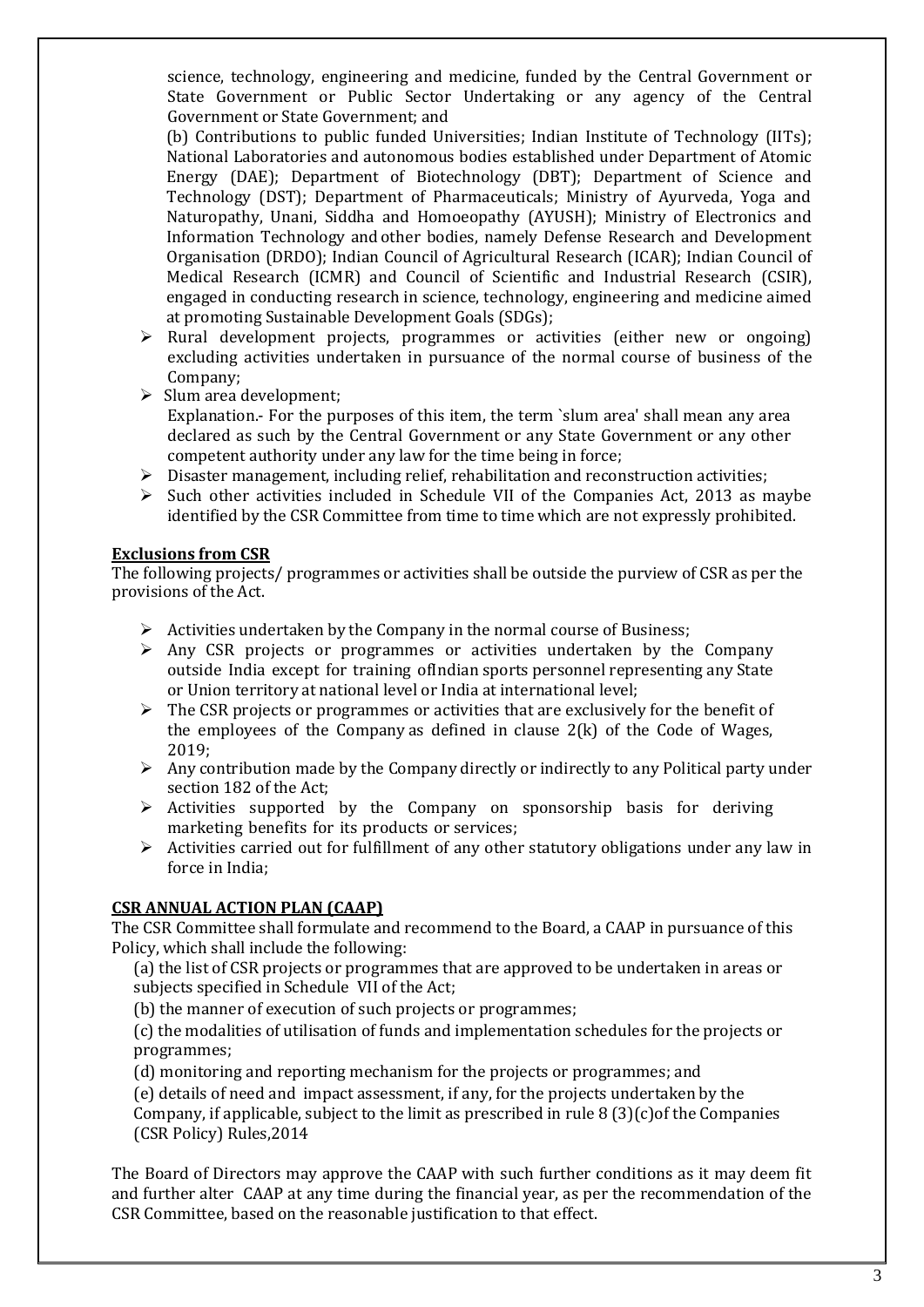# **SELECTION OF ACTIVITIES**

The Officer of the Company who is in charge of CSR activities shall be responsible to identify the programmes / projects which are need-based, keeping in mind the requirements of the Community. Professional agencies/consultants may be engaged in conducting need based assessment in programmes / projects, wherever required. The Company may engage international organisations for designing of the CSR programmes / projects as per the Policy.

# **PLANNING AND IMPLEMENTATION**

The CSR activities shall be undertaken by the Company within the ambit of the Policy, either as new or ongoing programmes / projects or activities.

The CSR activities may be undertaken either:

- (a) Singly or by collaborating with other Companies for undertaking projects or programmes or activities, in such a manner that the CSR Committees of respective Companies are in a position to report separately on such projects or programmes in accordance with the provisions of the Act and the Rules framed there under; or
- (b) Through a Company established under section 8 of the Act or a Registered Public Trust or a Registered Society, registered under section 12A and 80G of the Income Tax Act, 1961 (43 of 1961) established by the Company, either singly or along with any other company, or
- (c) Through a Company established under section 8 of the Act or a Registered Trust or a Registered Society, established by the Central Government or State Government, or
- (d) Through any entity established under an Act of Parliament or a State legislature.
- (e) Through a Company established under section 8 of the Act or a Registered Public trust or a Registered Society, registered under section 12A and 80G of the Income Tax Act, 1961, and having an established track record of at least three years in undertaking similar activities.

The Company shall also specify the projects or programmes to be undertaken through these entities, the modalities of utilisation of funds of such projects and programmes and the monitoring and reporting mechanism.

The Officer in charge of selecting the CSR activities shall ensure that every entity, covered under (b) to (e) above has been allotted a unique CSR Registration Number by the Central Government.

#### **MONITORING & REVIEW**

- $\triangleright$  The projects and initiatives undertaken by the Company shall be closely reviewed by the Committee or any other person as the Committee may authorise.
- $\triangleright$  The Committee may authorise any official of the Company to monitor and ensure proper utilization of the CSR Budget, as approved by the Board on the recommendation of the Committee, in accordance with the provisions laid down in the Act.
- $\triangleright$  Feedback may be obtained from the beneficiaries and/or local authorities about the CSR programmes, as and when required.
- $\triangleright$  Field visits / surveys may be conducted by the respective CSR team to ensure the progress of the CSR programmes. The visits / surveys may be informed and surprised also.
- $\triangleright$  The Board shall satisfy itself that the funds so disbursed have been utilised for the purposes and in the manner as approved by it and the Chief Financial Officer or in the absence of the Chief Financial Officer, the person responsible for financial management shall certify to the effect.
- $\triangleright$  In case of ongoing project, the Board shall monitor the implementation of the project with reference to the approved timelines and year-wise allocation and shall be competent to make modifications, if any, for smooth implementation of the project within the overall permissible time period.
- The Committee shall give an annual report on the CSR activities undertaken by the Company during the Financial Year, in the format prescribed under the provisions of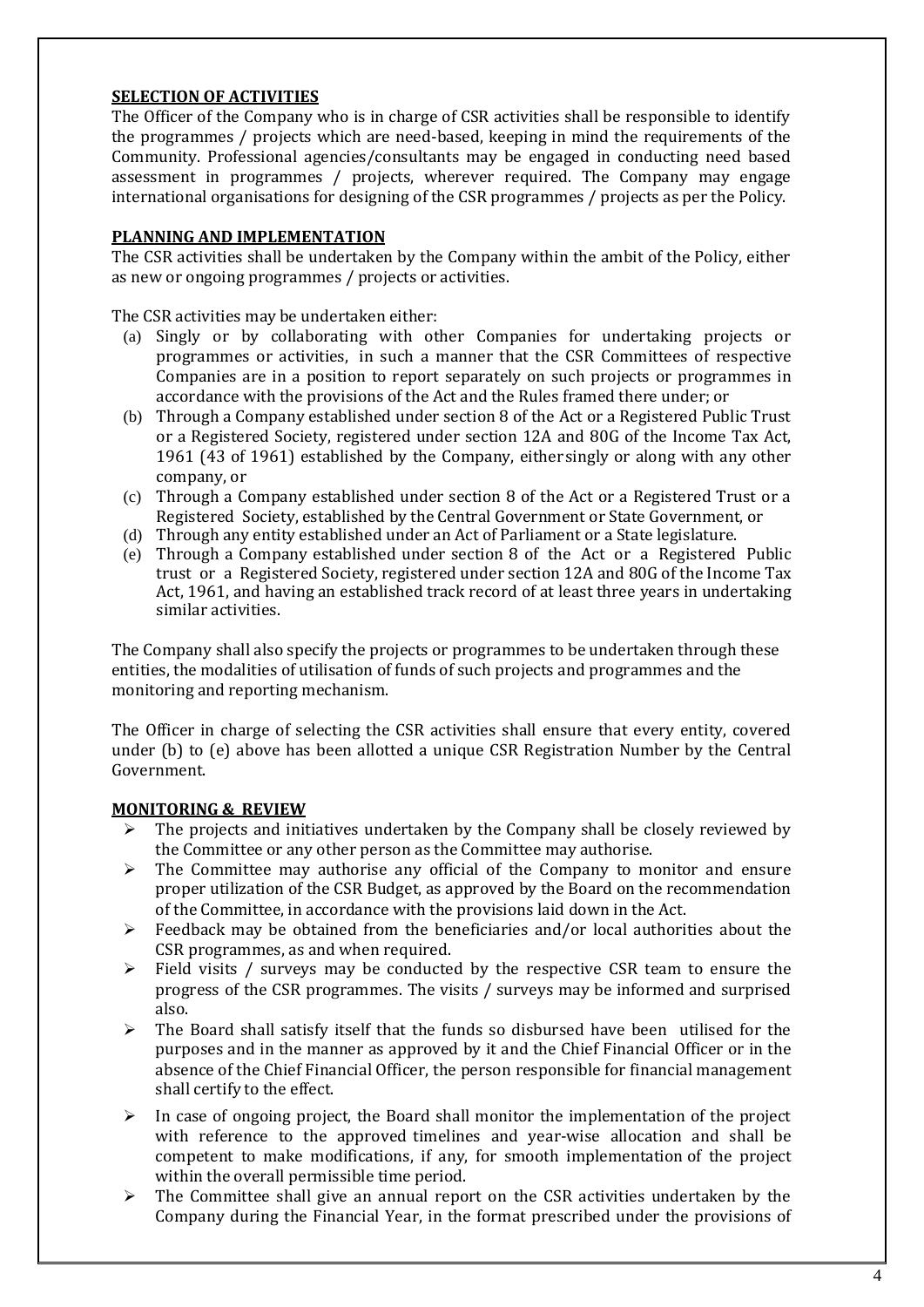the Act, which shall be annexed to the Board's Report of the Company.

The Company may engage international organisation for monitoring and evaluation of the CSR projects or programmes.

# **OUTLAY & FUNDING**

The CSR Budget shall be at least 2 (two) per cent of the average net profits of the three immediately preceding financial years and shall be approved by the Board on the recommendation of the Committee in accordance with the provisions of the Act. The net profit will be estimated in accordance with the provisions of Section 198 of the Act read with the Companies (Corporate Social Responsibility Rules), 2014 and any other amendments made thereto.

# **Administrative Overheads:**

The Company may spend up to 5 (five) percent of its total CSR expenditure towards Administrative Overheads subject to approval of the Board of Directors;

"Administrative Overheads" shall mean the expense incurred by the Company for 'General Management & Administration' of the CSR functions in the Company but shall not include the expenses directly incurred for the designing, implementation, monitoring, and evaluation of a particular Corporate Social Responsibility project or programmes.

# **Surplus of CSR Activities:**

Any surplus arising out of the CSR activities shall not form part of the business profits of the Company and shall betreated as follows:

- a. Ploughed back into the same project; or
- b. Transferred to an Unspent CSR Account and spent in pursuance of CSR policy and Annual Action Plan of the Company; or
- c. Transferred to a Fund specified in Schedule VII to the Act, within the prescribed timeline as specified in the CSRRules.

If the Company fails to spend such amount, the Board of Directors shall in its report under clause (o) of sub-section (3)of section 134 of the Act, specify the reasons for not spending the amount and such unspent amount shall be dealt with in accordance with the provisions of Section 135 (5) & (6) of the Act and Rule 10 of the Companies (Corporate Social Responsibility Policy) Amendment Rules, 2021 as may be amended from time to time.

#### **Excess CSR Spent:**

Where the Company spends an amount in excess of the requirements of its CSR obligations in a financial year, such excess amount may be set-off by the Board against the requirement of the CSR spending under sub-section (5) of Section135 upto the immediate succeeding 3 financial years subject to the fulfillment of conditions as specified under the Companies (Corporate Social Responsibility Policy) Amendment Rules, 2021 as may be amended from time to time.

# **Creation or Acquisition of Capital Assets:**

The Company may spend its CSR amount for creation or acquisition of the Capital Asset subject to the fulfillment of conditions as specified under the provisions of the Companies (Corporate Social Responsibility Policy) Amendment Rules, 2021, as may be amended from time to time.

The CSR amount may be spent by the Company for creation or acquisition of a capital asset, which shall be held by -

- a. A company established under section 8 of the Act, or a Registered Public Trust or Registered Society, having charitable objects and CSR Registration Number.
- b. Beneficiaries of the said CSR project, in the form of self-help groups, collectives, entities; or

c. A public authority